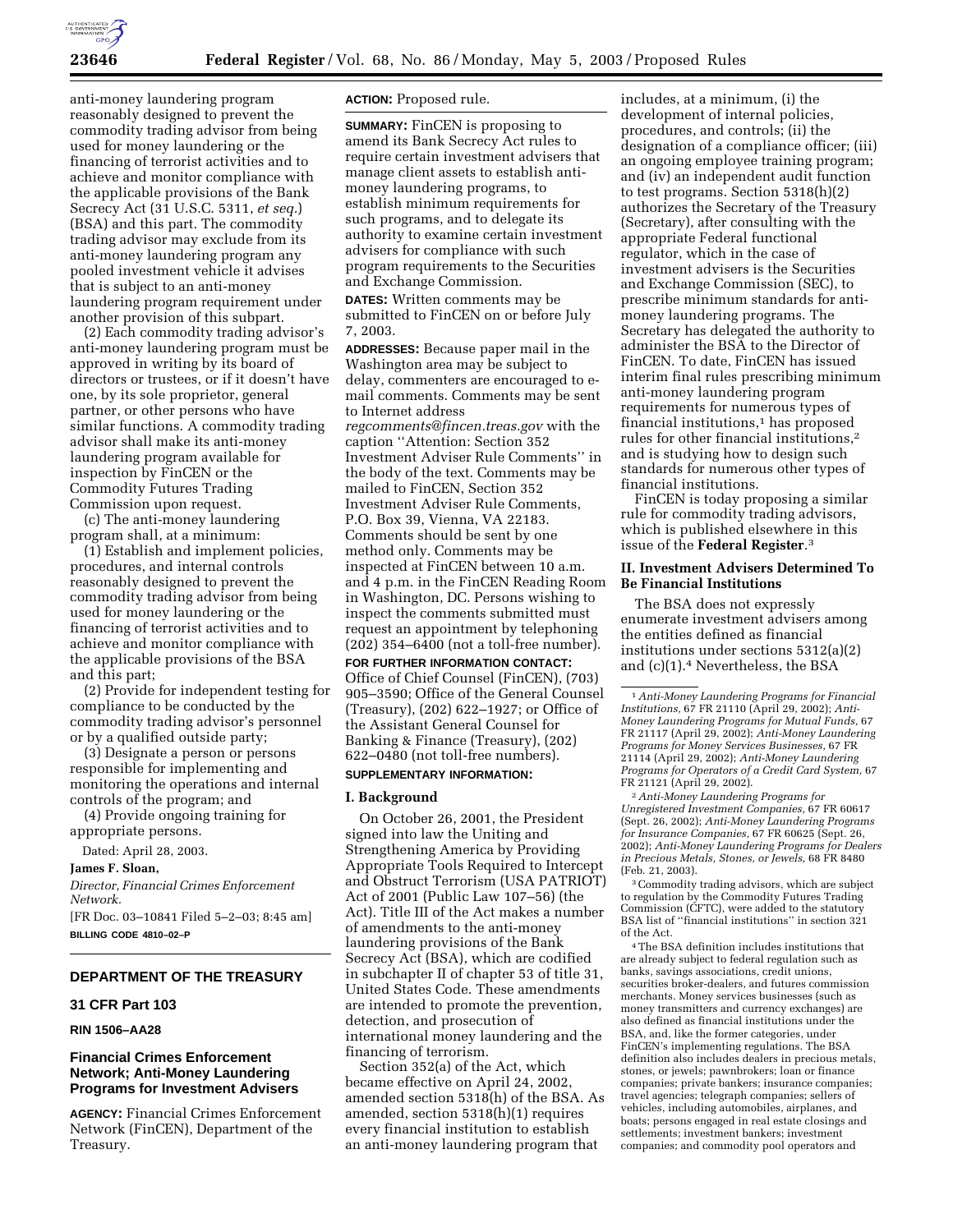definition is extremely broad, listing numerous types of businesses, and section 5312(a)(2)(Y) authorizes the Secretary to include additional types of businesses within the BSA definition if he determines that they engage in any activity similar to, related to, or a substitute for any of the listed businesses. Because of the types of activities certain investment advisers engage in and the services they provide, FinCEN is proposing to exercise its authority to define these investment advisers as financial institutions solely for purposes of section 5318(h) and to require them to establish anti-money laundering programs.

An investment adviser is defined in the Investment Advisers Act of 1940 (Advisers Act) (15 U.S.C. 80b *et seq.*) as ''any person who, for compensation, engages in the business of advising others \* \* \* as to the value of securities or as to the advisability of investing in, purchasing, or selling securities, or \* \* \* issues \* \* \* analyses or reports concerning securities,'' subject to certain exceptions.5 Many investment advisers provide investment advice to clients who have granted the adviser the power to manage the assets in their accounts, frequently on a discretionary basis. As a result, these investment advisers engage in activities that are ''similar to, related to, or a substitute for'' financial services that are provided by other BSA financial institutions.

Advisers managing clients' assets work so closely with other BSA financial institutions—such as by directing broker-dealers to purchase or sell client securities or by directing banks to transfer client funds—that the advisers' activities are related to those of the other financial institutions. Advisers' services can be a substitute for products offered by investment companies or insurance companies, for example, when clients seek to have advisers manage their assets through other forms of pooled investment vehicles or through separate accounts. Some investment advisers offer asset management services that are similar to, and that may even compete directly with, asset management services provided by certain banks through their trust departments. FinCEN also notes that the close interrelationship between investment advisers and other financial institutions (such as securities brokerdealers, mutual funds, commodity trading advisors, and commodity pool

operators) is further demonstrated by the fact that they are often jointly registered with, affiliated with, or sponsored by each other.

## **III. Money Laundering and Investment Advisers**

Money laundering occurs when money from illegal activity is moved through the financial system to make it appear that the funds came from legitimate sources. Money laundering usually involves three stages, known as placement, layering, and integration. In the placement stage, cash or cash equivalents are placed into the financial system. Investment advisers rarely have occasion to receive currency from or disburse it to clients. Nevertheless, in some instances, FinCEN has received reports of suspicious activities indicating that clients may attempt to use investment advisers in the placement stage. These reports include attempts by clients to structure transactions with an investment adviser to avoid reports of currency transactions, 6 as well as attempts to fund accounts with fraudulent checks.

''Layering'' describes the distancing of illegal proceeds from their criminal source through the creation of complex layers of financial transactions. A money launderer could use its client account with an investment adviser as one of many accounts in a layering scheme, frequently transferring funds to the adviser for management and then withdrawing the funds or transferring them to accounts at other institutions. Layering could also involve establishing an advisory account in the name of a fictitious corporation or an entity designed to conceal the true owner. For example, FinCEN in one instance received reports of suspicious activity involving an investment advisory client who established an account under an alias for the family of a Colombian narcotics trafficker. Investment advisory firms could also be used for integrating illicit income into legitimate assets. ''Integration'' occurs when illegal funds previously placed into the financial system are made to appear to have been derived from a legitimate source. For example, proceeds from investments made on a client's behalf by an investment adviser would appear legitimate to any financial institution receiving such proceeds.

The crime of money laundering also encompasses the movement of funds to support terrorism or terrorist organizations.7 These funds may be

from illegitimate or legitimate sources. Even where the funds derive from legitimate sources, money launderers might attempt to use investment advisers to aid movement of the funds through the money laundering patterns described above, in order to disguise the identity of the originator of the funds.

Investment advisers in the United States today control over \$21 trillion in assets.8 Although advisers rarely hold financial assets themselves and even more rarely accept cash, they are often in a critical position of knowledge as to the movement of large amounts of financial assets through financial markets.9 If some of these assets include the proceeds of illegal activities, or are intended to further such activities, an anti-money laundering program should help discover them. In some cases, an investment adviser may be the only person with a complete understanding of the source of invested assets, the nature of the clients, or the objectives for which the assets are invested. Other market participants may, for example, hold and trade assets in an account controlled by the adviser, but these parties often rely solely on an investment adviser's instructions and lack knowledge of the adviser's clients. In other cases, an adviser may be the only participant aware of the overall investment program of a client who may use multiple broker-dealers to trade securities in transactions that individually may not raise money laundering concerns.10 As a result, FinCEN believes that investment advisers have an important role to play in preventing the use of their services for money laundering and the financing of terrorism.11

10 18 U.S.C. 1956 and 1957 make it a crime for any person, including an individual or company, to engage knowingly in a financial transaction with the proceeds from any of a long list of crimes or ''specified unlawful activity.'' Although the standard of knowledge required is ''actual knowledge,'' actual knowledge includes ''willful blindness.'' Thus, a person could be deemed to have knowledge that proceeds were derived from illegal activity if he or she ignored ''red flags'' that indicated illegality.

 $^{\rm 11}\rm{Moreover},$  FinCEN is concerned that the failure of advisers to implement effective anti-money laundering programs may result in money launderers seeking their services to access financial Continued

commodity trading advisors that are registered or required to register under the Commodity Exchange Act (7 U.S.C. 1 *et seq.*).

<sup>5</sup>Advisers Act, Section 202(a)(11) (15 U.S.C. 80b– 2(a)(11)).

<sup>6</sup> ''Structuring'' is described *infra* at note 25 and accompanying text.

<sup>7</sup> 18 U.S.C. 1956, 2339A, and 2339B.

<sup>8</sup> Information filed by investment advisers registered with the SEC shows that these advisers had assets under management of over \$21 trillion as of February 2003.

 $^9\rm\,Rule$  amendments proposed by the SEC would generally prohibit an adviser from holding clients' funds or securities directly; instead, the adviser would have to maintain these assets in accounts with a broker-dealer, bank, or other qualified custodian. *Custody of Funds or Securities of Clients by Investment Advisers,* Investment Advisers Release No. 2044 (July 17, 2002) (67 FR 48579 (July 25, 2002)).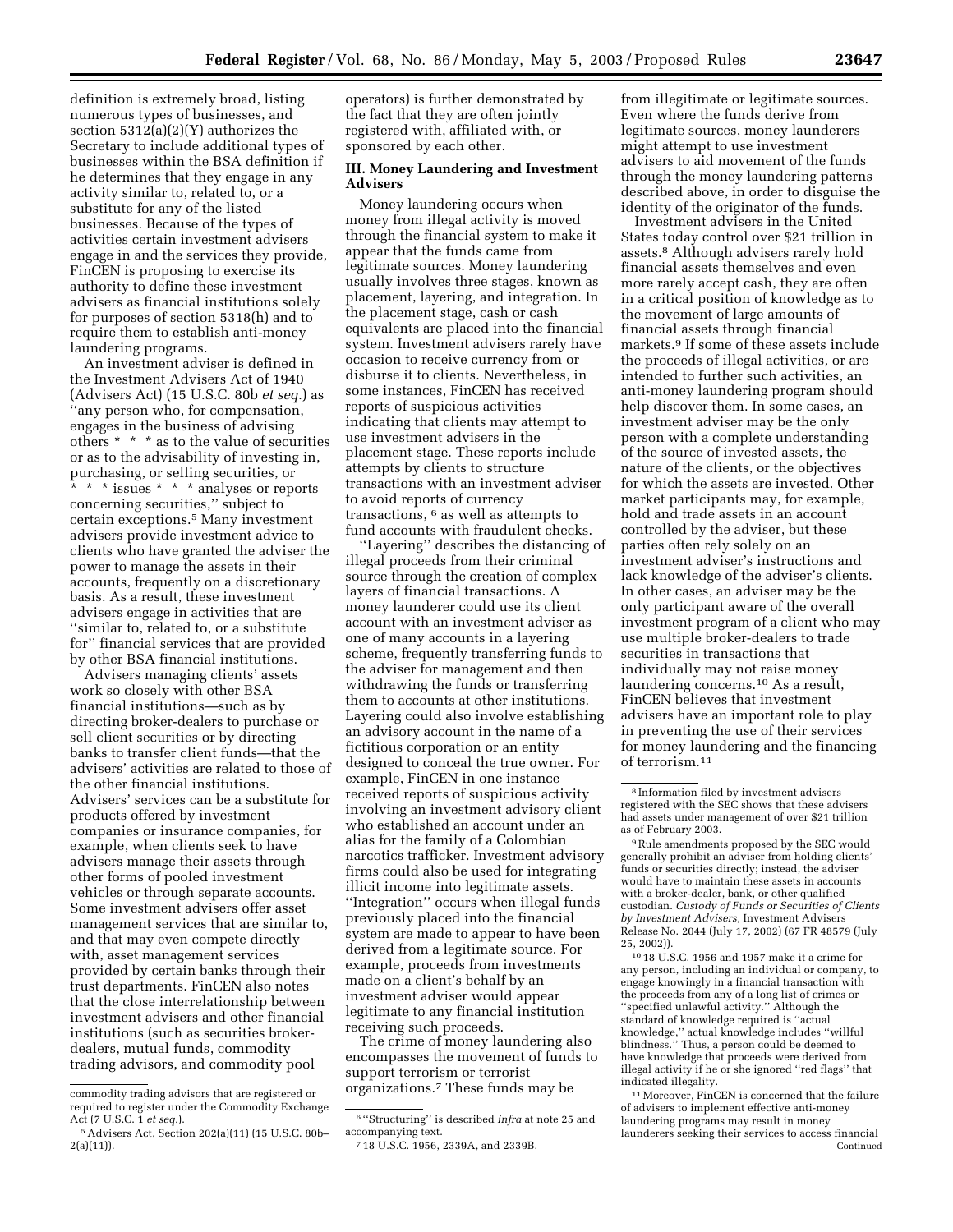#### **IV. Section-by-Section Analysis**

## *A. Definition of Investment Adviser for Purposes of the Proposed Rule*

The SEC regulates investment advisers under the Advisers Act. The proposed rule relies on terms and definitions used by the Advisers Act and in the SEC's regulations to define the scope of the rule.<sup>12</sup> Section 103.150(a) of the proposed rule defines two groups of advisers located within the United States required to have antimoney laundering programs.

The first group consists of advisers that (i) have a principal office and place of business in the U.S. (U.S. advisers), (ii) are registered with the SEC, and (iii) report to the SEC that they have assets under management.13 This group includes advisers registered with the SEC that have either discretionary or non-discretionary authority to manage client assets.14 It excludes, however, advisers that are not registered with the SEC because they are smaller, stateregistered firms that have less than \$30 million of assets under management, as well as advisers that are registered with the SEC but do not manage client assets.15 Because these excluded firms, unlike many ''financial institutions'' such as banks or broker-dealers, do not accept funds or hold financial assets directly, and have relatively few (or no) assets under management, these firms

markets while avoiding detection by banks, brokerdealers, mutual funds, and other financial institutions that have adopted programs.

12This approach would permit advisers to determine easily whether they are subject to the proposed rule, and would permit both Treasury and the SEC to identify which advisers have obligations under the proposed rule.

13SEC-registered advisers report their assets under management in Part 1A of Form ADV (17 CFR 279.1), which is the investment adviser registration form. The item currently requiring this information is Item 5.F of Part 1A.

<sup>14</sup> When a client places its assets with an advisory firm for management, the client authorizes the advisory firm to buy or sell securities for the client's account, and the account itself is maintained with a broker-dealer, bank, or other custodian. However, many advisory firms, such as financial planners or pension consultants, do not manage clients' assets. While these investment advisers may recommend securities or asset allocations, their clients make their own arrangements to purchase and sell securities; in some cases, the adviser may not be told whether the client has acted on the firm's advice.

15Section 203A of the Advisers Act generally prohibits advisers with assets under management of less than \$25 million from registering with the SEC. Primary responsibility for regulating these firms rests with state securities authorities. Under SEC rules, however, firms with between \$25 and \$30 million in assets under management may choose whether to register with the SEC or with the states, and certain other investment advisers—such as certain pension consultants—register with the SEC even though they may not manage \$25 million in assets. 17 CFR 275.203A–1; 17 CFR 275.203A–2.

are unlikely to play a significant role in money laundering.

The second group consists of U.S. advisers that are *not* registered with the SEC, but have \$30 million or more of assets under management and are relying on the registration exemption provided by section 203(b)(3) of the Advisers Act (15 U.S.C. 80b–3(b)(3)) (unregistered advisers). Under section 203(b)(3), advisers that have fewer than 15 clients and do not hold themselves out generally to the public as investment advisers are exempted from SEC registration.16 Many of the advisers that use this registration exemption may control substantial client assets, either because they have a few individual clients with very large accounts or because they advise certain types of pooled investment vehicles, such as limited partnerships.<sup>17</sup>

With respect to this second group of investment advisers, the proposed rule would exclude those entities that would qualify as unregistered advisers but that are otherwise required to have an antimoney laundering program under the BSA because they are dually registered as a financial institution in another capacity and are examined by a Federal functional regulator for compliance with the requirement in that other capacity.18 This explicit exclusion will avoid potential duplicative anti-money laundering regulation of these financial institutions by the SEC and other Federal functional regulators and promote the efficient allocation of scarce government resources.

In some instances, investment advisers that would be subject to the

17An SEC rule permits the adviser to count the partnership or other pooled investment vehicle as a single client, rather than count each limited partner or other investor as a client. 17 CFR 275.203(b)(3)–1. As a result, the adviser may have only one or two pooled investment vehicle clients, yet manage tens or hundreds of millions of dollars. While some of these pooled investment vehicles may be subject to FinCEN's proposed rule requiring unregistered investment companies to implement anti-money laundering programs, these advisers may have other clients not subject to that rule. *See Anti-Money Laundering Programs for Unregistered Investment Companies,* 67 FR 60617 (Sept. 26, 2002) (UIC NPRM).

18For example, as noted above, FinCEN is proposing today a similar rule for commodity trading advisors. FinCEN is also considering requiring that commodity pool operators (which are also BSA financial institutions subject to regulation by the CFTC) establish and implement the antimoney laundering programs required pursuant to the UIC NPRM, *supra* note 17, for commodity pools that they operate.

proposed rule advise pooled investment vehicles that are themselves required to maintain anti-money laundering programs under BSA rules, such as mutual funds, or that are sponsored or administered by financial institutions subject to such requirements.19 To prevent overlap and redundancy, the proposed rule would permit investment advisers covered by the rule to exclude from their anti-money laundering programs any investment vehicle they advise that is subject to an anti-money laundering program requirement under BSA rules.

## *B. The Anti-Money Laundering Programs*

### 1. Individualized Program

Section 103.150(b) of the proposed rule would require each investment adviser subject to the proposed rule to develop and implement its own antimoney laundering program reasonably designed to prevent the firm from being used to launder money or finance terrorist activities and to achieve and monitor compliance with the other applicable requirements of the BSA and FinCEN's implementing regulations. Every program must incorporate four minimum requirements, discussed below, but each adviser will tailor its program to address the risks presented by the nature of its services and clients. In addition, each adviser may implement its program in a manner reasonably practicable in light of the firm's size and resources. For example, according to recent information filed by the approximately 7,750 investment advisers registered with the SEC, only ten percent of them reported that their firms had more than 50 employees, whereas nearly half reported having one to five employees. While FinCEN expects that large firms will adopt detailed procedures addressing the responsibilities of the individuals and departments involved in carrying out each aspect of the program, smaller firms may adopt procedures consistent

<sup>&</sup>lt;sup>16</sup> Section 203(b)(3) exempts from registration any investment adviser who during the course of the preceding 12 months has had fewer than 15 clients and who neither holds himself out generally to the public as an investment adviser nor acts as an investment adviser to any registered investment company or business development company that has elected to be regulated as such.

<sup>19</sup>For example, an investment adviser may be adviser to a mutual fund, or adviser to a bank's common or collective trust fund. BSA rules obligate mutual funds and banks to maintain anti-money laundering programs to protect against attempted money laundering by their customers. *Anti-Money Laundering Programs for Mutual Funds,* 67 FR 21117 (April 29, 2002); *Anti-Money Laundering Programs for Financial Institutions,* 67 FR 21110 (April 29, 2002). An adviser may also act as adviser to other investment pools, such as an insurance company's separate accounts or certain unregistered investment companies, that will be similarly subject to anti-money laundering program rules under pending FinCEN proposals. *See, e.g., Anti-Money Laundering Programs for Insurance Companies,* 67 FR 60625 (Sept. 26, 2002); UIC NPRM, *supra* note 17.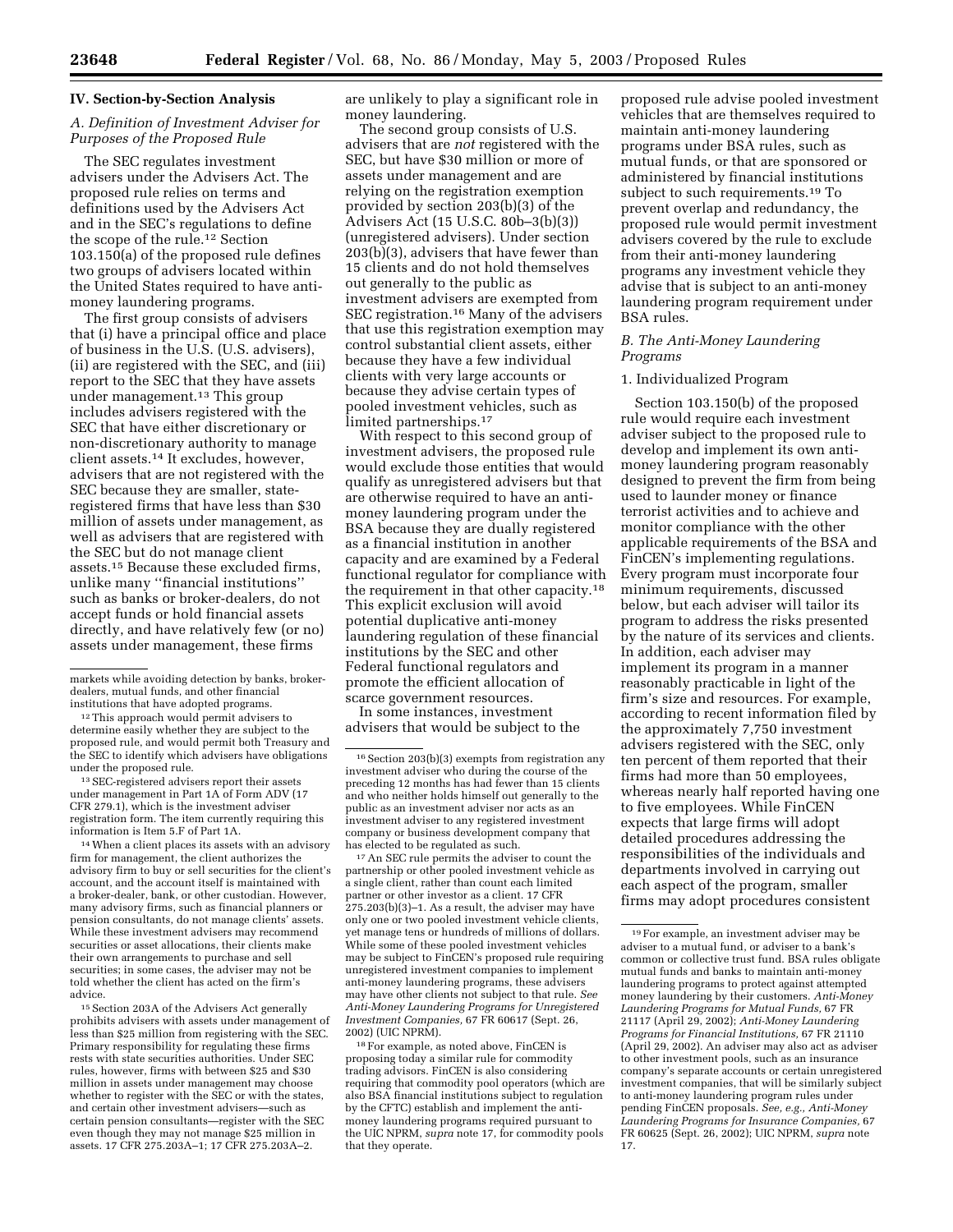with their simpler, centralized organizational structure.20

To assure that the requirement to have an anti-money laundering program receives the highest level of attention, the proposed rule would require that each investment adviser's program be approved in writing by the board of directors or trustees or, if it doesn't have one, by its sole proprietor, general partner, or other persons who have similar functions.<sup>21</sup> The four required elements of the anti-money laundering program are discussed below.

2. The Four Required Elements of Each Anti-Money Laundering Program

(1) *Establish and Implement Policies, Procedures, and Internal Controls Reasonably Designed to Prevent the Investment Adviser From Being Used to Launder Money or Finance Terrorist Activities, Including but not Limited to Achieving Compliance with Applicable Provisions of the BSA and FinCEN's Implementing Regulations.*

Each investment adviser subject to the proposed rule would be required to develop a written program reasonably designed to prevent the firm from being used to launder money or finance terrorist activities and to achieve compliance with applicable requirements of the BSA and FinCEN's implementing regulations. As described below, this would require each investment adviser to review the types of services it provides and the nature of its clients to identify its vulnerabilities to money laundering and terrorist financing activity. The adviser would then develop and implement procedures and controls that would reasonably address each vulnerability and assure compliance with these requirements, and periodically assess the effectiveness of its procedures and controls.

An adviser's vulnerabilities to money laundering and terrorist financing

21The board's approval could be given at its first regularly scheduled meeting after the program is adopted.

activity are minimal with respect to clients for whom the adviser does not manage assets. Many advisers that manage portfolios for some clients have other clients to whom the firm provides very different services, such as pension consulting, securities newsletters or research reports, or financial planning. Accordingly, in designing its antimoney laundering procedures, an adviser could exclude clients for whom the firm does not manage assets.

Advisers face higher vulnerability to money laundering when clients place their assets under management with the firm. An adviser's procedures for these clients would seek to identify unusual transactions whereby clients place funds under the firm's management through checks drawn on (or wire transfers made from) accounts of third parties with no family or business relationship to the client, or through numerous checks or transfers from one or more issuers or institutions. In addition, an adviser's procedures would identify unusual transactions upon the subsequent withdrawal of assets from management with the firm, such as payments in numerous separate monetary instruments, transfers to unrelated or numerous accounts,<sup>22</sup> or to accounts in countries in which drugs are known to be produced or other countries at high-risk for money laundering or terrorist financing.23

An adviser's vulnerability rises further with respect to clients who make frequent additions to or withdrawals from their advisory accounts with the firm. An adviser would need to establish procedures to identify which clients engage in such activity, and assess the reasonableness of the additions or withdrawals in light of the clients' investment objectives and the firm's existing knowledge of the clients'

23*See, e.g., http://www.state.gov* for International Narcotics Control Reports evaluating the effectiveness of countries' controls against narcotics trafficking and for lists of state sponsors of terrorism, and *http://www.fincen.gov* for FinCEN Advisories identifying countries whose anti-money laundering regimes do not meet international standards.

personal finances or business operations.

An investment adviser faces the highest degree of vulnerability when clients place or attempt to place assets under management in the form of cash, or require investment options or brokerage, banking, or other custodial arrangements that allow the client to remain anonymous to other intermediaries. The adviser would need to establish procedures to assess whether there are legitimate circumstances underlying the client's request before proceeding with the relationship.

An adviser's program should also take into account the extent to which the adviser provides investment advice to, and creates or administers, pooled investment vehicles, as well as whether the adviser provides advice to pooled investment vehicles that are created and administered by the adviser or by a third party. As discussed above, investment advisers to pooled investment vehicles that are subject to anti-money laundering program requirements under BSA rules may exclude the vehicles from their antimoney laundering programs. However, an investment adviser must include other pooled vehicles it advises in its anti-money laundering program, using different approaches depending on whether the adviser is also the entity creating or administering the pooled vehicle.

Advisers providing investment advice to pooled investment vehicles that are not subject to BSA anti-money laundering requirements, and that are created and administered by a third party, would have little or no information about the investors in the pooled vehicle or their transactions. In this situation, the adviser would need to establish procedures to assess whether the entity that created and administers the vehicle, or the nature of the vehicle itself, reduces the risk of money laundering. For example, an employee retirement savings plan sponsored by a public corporation that accepts assets only in the form of payroll deductions or rollovers from other similar plans presents no realistic opportunity for money laundering activity, whereas an offshore vehicle not itself subject to any anti-money laundering program requirement would present a more significant risk. The adviser's program would need to analyze the money laundering risks posed by a particular investment vehicle by using a risk-based evaluation of relevant factors including: the type of entity; its location; the statutory and regulatory regime of that location (*e.g.,* if the entity is organized

<sup>20</sup>The legislative history of the Act reflects that Congress intended that each financial institution should have the flexibility to tailor its program to fit its business, taking into account factors such as size, location, activities, and risks or vulnerabilities to money laundering, so long as the program meets the four minimum statutory requirements. This flexibility is designed to ensure that all firms subject to the Act, from the largest to the smallest, have in place policies and procedures appropriate to monitor for money laundering. *See* USA PATRIOT Act of 2001: Consideration of H.R. 3162 Before the Senate, 147 Cong. Rec. S10990–02 (October 25, 2001) (statement of Sen. Sarbanes); Financial Anti-Terrorism Act of 2001: Consideration Under Suspension of Rules of H.R. 3004 Before the House of Representatives, 147 Cong. Rec. H6938–39 (October 17, 2001) (statement of Rep. Kelly) (provisions of the Financial Anti-Terrorism Act of 2001 were incorporated as Title III in the Act).

<sup>22</sup>Securities account custodians typically handle the actual deposit and withdrawal of funds in a client's account. In most cases, these custodians are broker-dealers, banks, or other entities that are ''financial institutions'' under FinCEN's BSA rules. Commonly, the client selects and contracts for account services with the custodian and instructs the custodian to permit the adviser to trade securities in the account. In such cases, the custodian's personnel may have exclusive access to the information needed to assess whether the source or destination of funds transfers in and out of the account are unusual. If the adviser selects and retains the account custodian, however, the adviser should coordinate review of these transactions with the custodian, as is discussed in connection with service providers, below.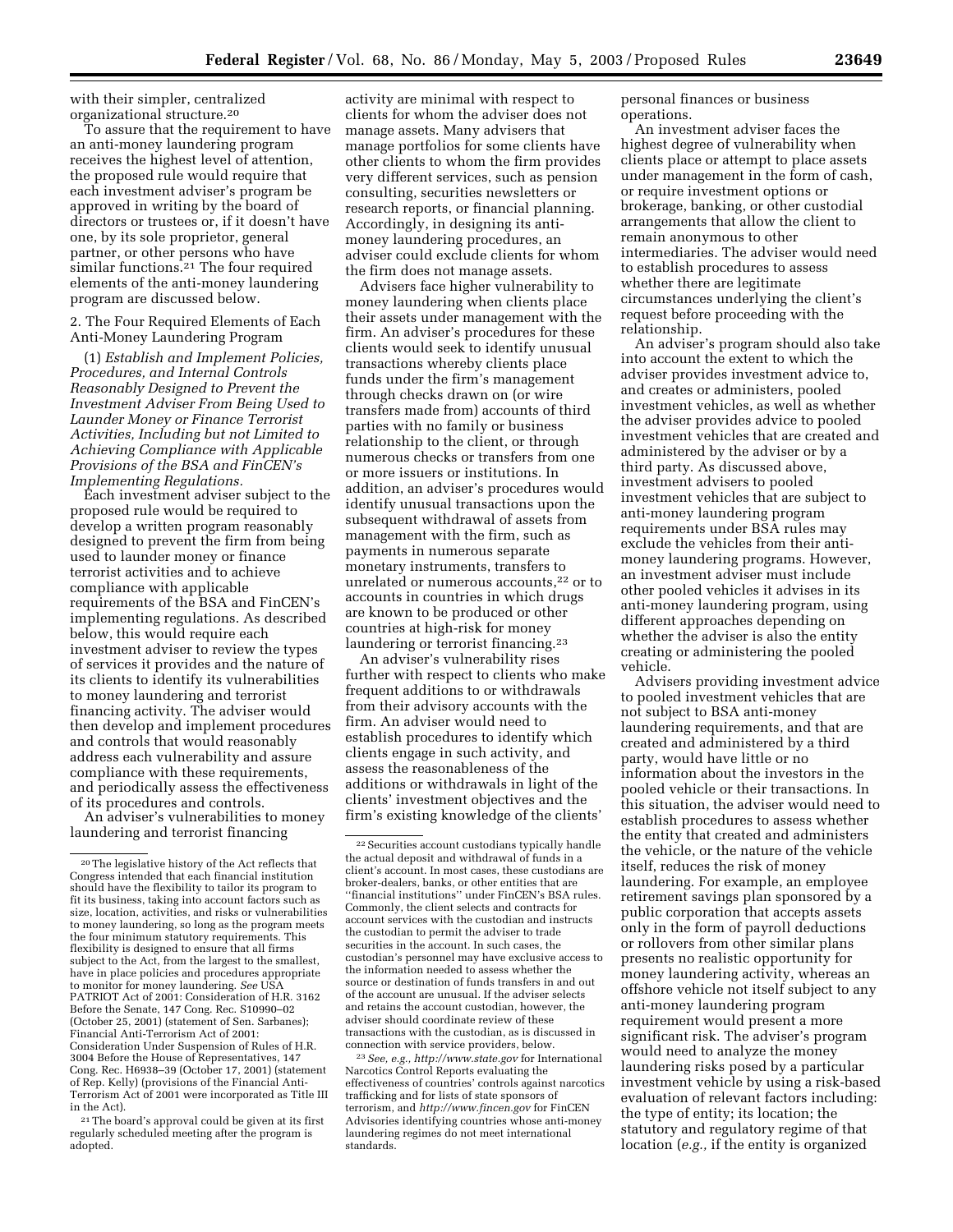or registered in a foreign jurisdiction, does the jurisdiction comply with the European Union anti-money laundering directives, and has the jurisdiction been identified by the Financial Action Task Force as non-cooperative); and the adviser's historical experience with the entity or the references of other financial institutions. As the entity's potential vulnerability to money laundering increases, the adviser's procedures would need to reasonably address these increased risks, such as by obtaining and reviewing information about the identity and transactions of the investors in the vehicle.

In contrast, if the adviser also creates or administers a pooled investment vehicle not subject to BSA anti-money laundering program requirements, then the adviser's program would need to address the investors in the vehicle under the same type of criteria as the adviser uses for non-pooled vehicle clients, as discussed above. If, however, any of the investors are themselves pooled investment vehicles (*e.g.,* hedge funds or pension funds), the adviser would need to address the money laundering risks posed by the pooled entity investing in the adviser's vehicle (and any other intermediary that may be involved), under the same type of criteria an adviser would use for pooled entities it advises directly, as described above.24

Anti-money laundering programs at larger firms would allocate the responsibility for carrying out these procedures among affected departments, managers, and employees, whereas implementation responsibilities at smaller firms would typically be more centralized. In either case, if the adviser needs to look to affiliated or unaffiliated service providers to evaluate some transactions or perform parts of its antimoney laundering program, it would be permissible to delegate the implementation and operation of appropriate elements of its program by contract. The investment adviser, however, would remain fully responsible for the effectiveness of its anti-money laundering program, as well as for ensuring that federal examiners are able to obtain information and records relating to the program and to inspect the third party for purposes of the program. Accordingly, the adviser would still be required to identify the

particular procedures appropriate to address its vulnerability to money laundering and terrorist financing, and then undertake reasonable steps to assess whether the service provider would carry out such procedures effectively. For example, it would not be sufficient to simply obtain a certification from a service provider that the service provider ''has a satisfactory anti-money laundering program.''

Some investment advisers, such as advisers that are dually-registered as broker-dealers, may already have antimoney laundering programs in place. FinCEN does not require that such investment advisers establish multiple anti-money laundering programs. The same program may apply to an entity that functions as more than one type of financial institution, so long as the program is appropriately designed to address the different risks posed by the different aspects of the entity's business and satisfies each of the anti-money laundering program requirements to which it is subject in each of its capacities.

The adviser's anti-money laundering program should also be reasonably designed to ensure compliance with BSA requirements. The BSA currently requires investment advisers to report on Form 8300 the receipt of cash totaling more than \$10,000 in one transaction or two or more related transactions.25 In order to develop a compliant anti-money laundering program, the program should be reasonably designed to detect and report not only transactions required to be reported on Form 8300, but also to detect activity designed to evade such requirements. Such activity, commonly known as ''structuring,'' may involve making deposits into a trading or investment account of \$10,000 or more with multiple money orders, travelers' checks, or cashier's checks or other bank checks, each with a face amount of less than \$10,000. Such methods of payment may be indicative of money laundering, particularly when the payment instruments were obtained from different sources or the payments were made at different times on the same day or on consecutive days or close in time.

FinCEN is currently considering whether investment advisers should be subject to additional BSA requirements, including filing suspicious activity reports pursuant to section 5318(g) of the BSA and complying with accountholder identification and verification procedures pursuant to section 326 of the Act. If advisers become subject to additional requirements, they will need to update their compliance programs to include appropriate procedures, training, and testing functions. In addition, FinCEN encourages investment advisers to implement promptly procedures for voluntarily filing suspicious activity reports with FinCEN and for reporting suspected terrorist activities to FinCEN using its Financial Institutions Hotline (1–866–566–3974).

(2) *Provide for Independent Testing of Compliance to be Conducted by Company Personnel or by a Qualified Outside Party.*

An investment adviser would be required to provide for testing of its program periodically, to assure that the program is functioning as designed. Personnel conducting the testing whether a third party, an affiliate of the firm, or an employee of the firm should have a working knowledge of applicable BSA requirements, but should not be the person designated to implement and monitor the program under requirement (3) below. The frequency of such a review would depend upon factors such as the size and complexity of the adviser's business and the extent to which its business model may be subject to a higher risk of money laundering than other business models. A written assessment or report should be a part of the review, and any recommendations resulting from such review should be promptly addressed.

(3) *Designate a Person or Persons Responsible for Implementing and Monitoring the Operations and Internal Controls of the Program.*

The investment adviser would be required to charge an individual (or group of individuals) with the responsibility for overseeing the antimoney laundering program. The person or group of persons should be competent and knowledgeable regarding applicable requirements and money laundering risks, and empowered with full responsibility and authority to develop and enforce appropriate policies and procedures. The person or group should also have adequate time and resources to carry out these oversight duties, taking into account the nature and complexity of the firm's program and their other responsibilities. In addition, a person responsible for

<sup>24</sup>*See* 67 FR 60617, 60621 (Sept. 26, 2002) (Treasury's UIC NPRM, *supra* note 17, provides for similar treatment for ''funds of hedge funds''), and 67 FR 21117, 21119–21120 (April 29, 2002) (Treasury's interim final rule requiring mutual funds to establish anti-money laundering programs provides for similar treatment for omnibus accounts).

<sup>25</sup>*See Financial Crimes Enforcement Network; Amendments to the Bank Secrecy Act Regulations—Requirement that Nonfinancial Trades or Businesses Report Certain Currency Transactions,* 66 FR 67679 (Dec. 31, 2001). The reporting requirement also covers cashier's checks, bank drafts, traveler's checks, or money orders having a face amount of not more than \$10,000 received in certain retail sales or in any transaction in which the recipient knows that such instrument is being used in an attempt to avoid the reporting of the transaction.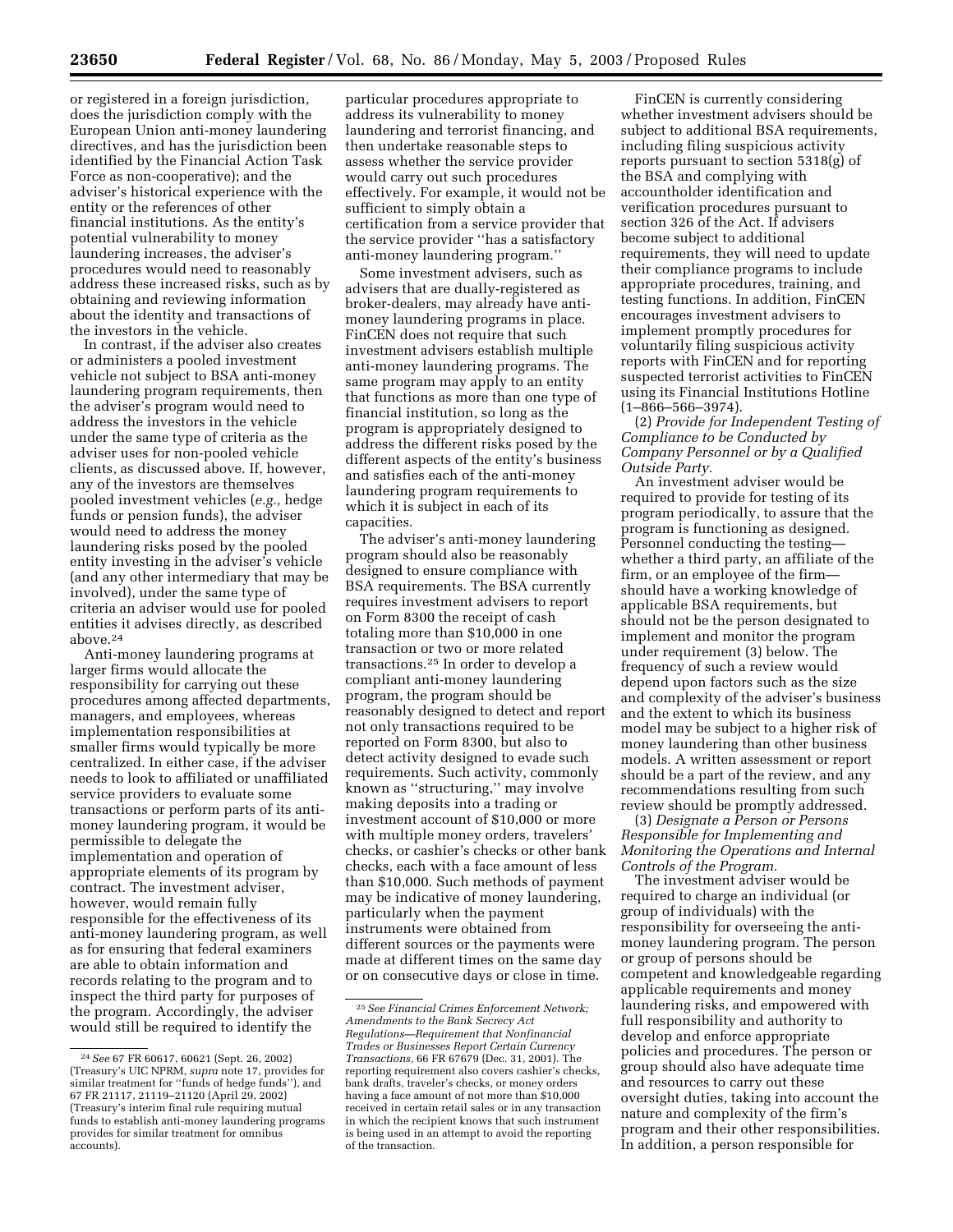overall supervision of the program should be an officer of the investment adviser.

(4) *Provide Ongoing Training for Appropriate Persons.*

Employee training is an integral part of an anti-money laundering program in any firm that has multiple employees involved in managing client assets. Employees of the adviser must be trained in BSA requirements relevant to their functions and in recognizing possible signs of money laundering that could arise in the course of their duties, so that they can carry out their responsibilities effectively. Such training could be conducted by outside or in-house seminars, and could include computer-based training. The level, frequency, and focus of the training would be determined by the responsibilities of the employees and the extent to which their functions bring them in contact with BSA requirements or possible money laundering activity. Consequently, the training program should provide both a general awareness of overall BSA requirements and money laundering issues, as well as more job-specific guidance regarding particular employees' roles and functions in the anti-money laundering program.26 For those employees whose duties bring them in contact with BSA requirements or possible money laundering activity, the requisite training should occur when the employee assumes those duties. Moreover, these employees should receive periodic updates and refreshers regarding the anti-money laundering program.

## *C. Administration*

The proposed rule includes a provision under which FinCEN would generally delegate examination authority to the SEC, to enable the SEC to examine investment advisers' compliance with the anti-money laundering program requirement. In addition, because certain investment advisers subject to the rule are not necessarily registered with the SEC or otherwise identifiable to FinCEN, the proposed rule contains a notice provision requiring the firms subject to the rule that are not SEC-registered to file a brief notice with FinCEN providing identifying information about the firm. Without a methodology for identifying these unregistered entities, there would be no way for FinCEN to assure that they are in compliance with the rule.27

#### **V. Request for Comment**

FinCEN requests comment on all elements of the proposed rule. FinCEN specifically requests comment on the proposed definition of ''investment adviser,'' whether it is appropriate to determine that investment advisers are financial institutions under the BSA and to require these investment advisers to implement anti-money laundering programs, and whether other categories of investment advisers should be covered by or excluded from the rule. FinCEN also requests comment regarding the proposed provisions designed to avoid imposing overlapping or duplicative regulation of investment advisers and other financial institutions that are (or are proposed to be) subject to anti-money laundering program requirements.

## **VI. Regulatory Flexibility Act**

It is hereby certified that this proposed rule will not have a significant economic impact on a substantial number of small entities. The proposed rule will not impose significant burdens on those investment advisers covered by the rule because they are already subject to Form 8300 reporting and may build on their existing risk management procedures and prudential business practices to ensure compliance with this rule. In addition, investment advisers subject to the proposed rule will not be compelled to obtain more sophisticated legal or accounting advice than that already required to run their businesses.

Finally, FinCEN believes that the flexibility incorporated into the proposed rule will permit each investment adviser to tailor its antimoney laundering program to fit its own size and needs. In this regard, FinCEN believes that expenditures associated with establishing and implementing an anti-money laundering program will be commensurate with the size of an investment adviser. If an investment adviser is small, the burden to comply with the proposed rule should be *de minimis*.

#### **VII. Executive Order 12866**

It has been determined that this is not a significant regulatory action for purposes of Executive Order 12866.

Accordingly, a regulatory impact analysis is not required.

### **VIII. Paperwork Reduction Act**

The collections of information contained in this proposed rule are being submitted to the Office of Management and Budget for review in accordance with the Paperwork Reduction Act of 1995 (44 U.S.C. 3507(d)). Comments on the collections of information should be sent (preferably by fax (202–395–6974)) to Desk Officer for the Department of the Treasury, Office of Information and Regulatory Affairs, Office of Management and Budget, Paperwork Reduction Project (1506), Washington, DC 20503 (or by the Internet to *jlackeyj@omb.eop.gov*), with a copy to FinCEN by mail or the Internet at the addresses previously specified. Comments on the collections of information should be received by July 7, 2003.

An agency may not conduct or sponsor, and a person is not required to respond to, a collection of information subject to the Paperwork Reduction Act unless it displays a valid control number assigned by the Office of Management and Budget.

The collections of information in this proposed rule are in 31 CFR 103.150(b) and (d). The information will be used by federal agencies to verify compliance by investment advisers with the provisions of 31 CFR 103.150. The collections of information are mandatory.

*Description of Recordkeepers and Reporters:* Investment advisers as defined in 31 CFR 103.150(a).

*Estimated Number of Recordkeepers:* 10,000.

*Estimated Average Annual Burden Per Recordkeeper:* The estimated average burden associated with the recordkeeping requirement in this proposed rule is 1 hour per recordkeeper.

*Estimated Total Annual Recordkeeping Burden:* 10,000 hours. *Estimated Number of Respondents* 

*(Notice Requirement):* 3,000.

*Estimated Average Annual Burden Per Respondent:* The estimated average burden associated with the notice requirement in this proposed rule is 15 minutes per respondent.

*Estimated Total Annual Reporting Burden:* 750 hours.

FinCEN specifically invites comments on the following subjects: (a) Whether the collections of information are necessary for the proper performance of the mission of FinCEN, including whether the information shall have practical utility; (b) the accuracy of FinCEN's estimate of the burden of the

<sup>26</sup>Appropriate topics for an anti-money laundering program include, but are not limited to: BSA requirements, a description of money laundering, how money laundering is carried out, what types of activities and transactions should raise concerns, what steps should be followed when suspicions arise, and the Office of Foreign Assets Control and other government lists of suspected terrorists and terrorist organizations.

<sup>27</sup>The Secretary of the Treasury is authorized to promulgate this notice requirement under the BSA. For a discussion of this authority, *see* UIC NPRM, *supra* note 17.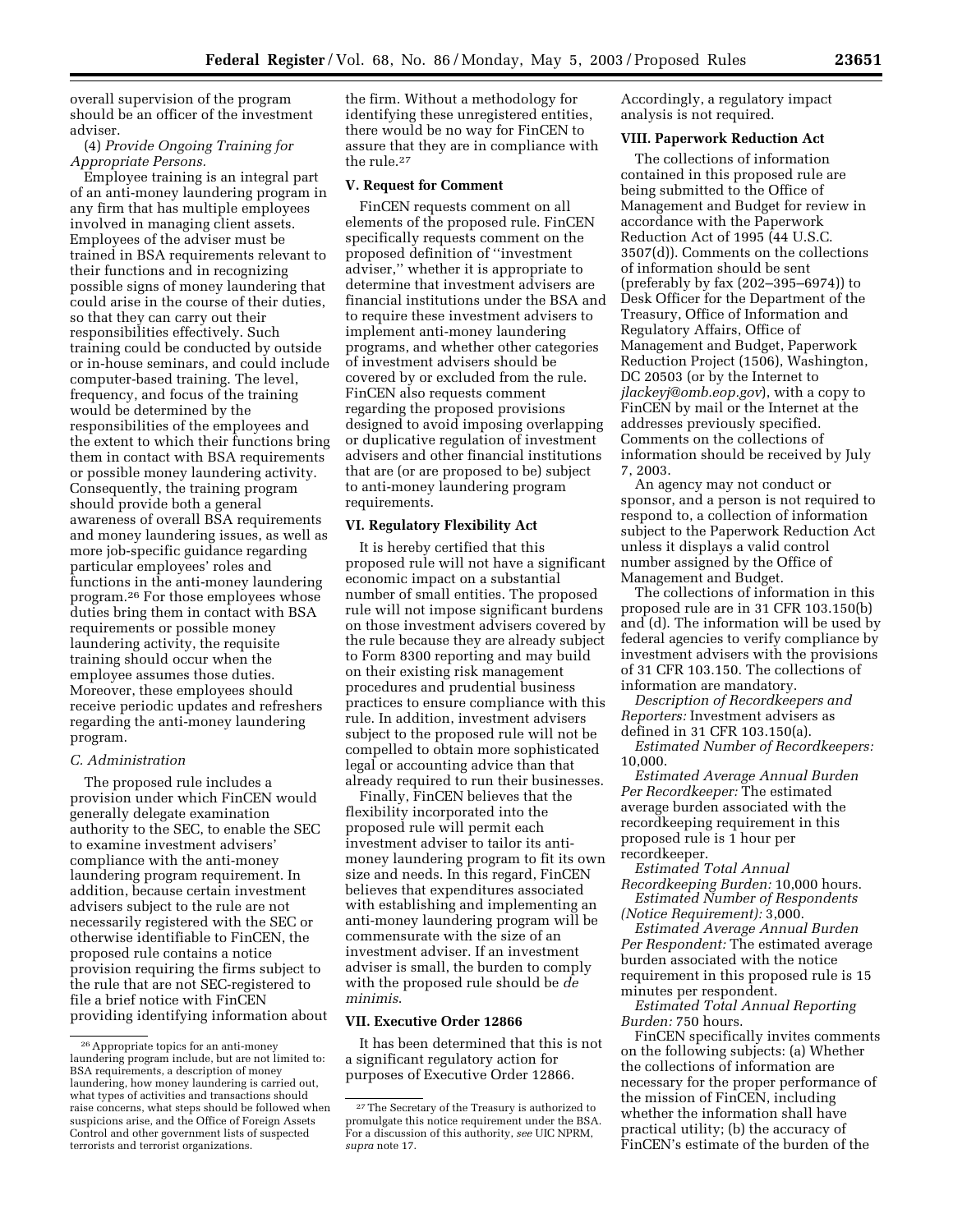collection of information; (c) ways to enhance the quality, utility, and clarity of the information to be collected; (d) ways to minimize the burden of the collections of information on investment advisers, including through the use of automated collection techniques or other forms of information technology; and (e) estimates of capital or start-up costs and costs of operation, maintenance, and purchase of services to provide information.

#### **List of Subjects in 31 CFR Part 103**

Administrative practice and procedure, Authority delegation (Government agencies), Investment advisers, Counter money laundering, Counter-terrorism, Currency, Reporting and recordkeeping requirements, Securities.

## **PART 103—FINANCIAL RECORDKEEPING AND REPORTING OF CURRENCY AND FOREIGN TRANSACTIONS**

1. The authority citation for part 103 is revised to read as follows:

**Authority:** 12 U.S.C. 1786(q), 1818, 1829b and 1951–1959; 31 U.S.C. 5311–5314 and 5316–5332; title III, secs. 312, 313, 314, 319, 321, 352, Pub. L. 107–56, 115 Stat. 307.

2. In subpart E, revise § 103.56(b)(6) to read as follows:

#### **§ 103.56 Enforcement.**

## \* \* \* \* \*

(b) \* \* \*

(6) To the Securities and Exchange Commission with respect to brokers and dealers in securities; investment companies as that term is defined in the Investment Company Act of 1940 (15 U.S.C. 80–1 *et seq.*); and investment advisers as that term is defined in § 103.150(a) of this part;

\* \* \* \* \*

3. In subpart I, add new § 103.150 to read as follows:

#### **§ 103.150 Anti-money laundering programs for investment advisers.**

(a) *Definition.* For purposes of this section, the term *investment adviser* means a person whose principal office and place of business is located in the United States that:

(1) Is registered or required to be registered with the Securities and Exchange Commission (SEC) under section 203(a) of the Investment Advisers Act of 1940 (15 U.S.C. 80b– 3(a)) and reports or is required to report in Part 1A of SEC Form ADV (*see* 17 CFR 279.1) that it has assets under management; or

(2) Is exempt from registration with the SEC pursuant to section 203(b)(3) of

the Investment Advisers Act (15 U.S.C. 80b–3(b)(3)) and that would be required, if it were registered with the SEC, to report in Part 1A of SEC Form ADV that it has \$30 million or more of assets under management, unless such person is otherwise required to have an antimoney laundering program pursuant to another provision of this subpart, and is subject to examination by a Federal functional regulator.

(b) *Anti-money laundering program required.* Effective [the date that is 90 days after the date of publication of the final rule in the **Federal Register**]:

(1) Each investment adviser shall develop and implement a written antimoney laundering program reasonably designed to prevent the investment adviser from being used for money laundering or the financing of terrorist activities and to achieve and monitor compliance with the applicable provisions of the Bank Secrecy Act (31 U.S.C. 5311 *et seq.*) (BSA) and this part. The investment adviser may exclude from its anti-money laundering program any pooled investment vehicle it advises that is subject to an anti-money laundering program requirement under another provision of this subpart.

(2) Each investment adviser's antimoney laundering program must be approved in writing by its board of directors or trustees, or if it does not have one, by its sole proprietor, general partner, or other persons who have similar functions. An investment adviser shall make its anti-money laundering program available for inspection by FinCEN or the SEC upon request.

(c) *Minimum requirements.* The antimoney laundering program shall at a minimum:

(1) Establish and implement policies, procedures, and internal controls reasonably designed to prevent the investment adviser from being used for money laundering or the financing of terrorist activities and to achieve and monitor compliance with the applicable provisions of the BSA and this part;

(2) Provide for independent testing for compliance to be conducted by the investment adviser's personnel or by a qualified outside party;

(3) Designate a person or persons responsible for implementing and monitoring the operations and internal controls of the program; and

(4) Provide ongoing training for appropriate persons.

(d) *Notice requirement for unregistered advisers.* Each investment adviser described in paragraph (a)(2) of this section (unregistered adviser) must provide information to FinCEN as required by this paragraph (d).

(1) Each unregistered adviser must file with FinCEN a Notice described in Appendix D of this subpart. Completed notices may be submitted to FinCEN:

(i) By accessing FinCEN's Internet Web site, *http://www.fincen.gov,* and entering the appropriate information as directed; or

(ii) By mail to: FinCEN, P.O. Box 39, Vienna, VA 22183.

(2) The Notice required by paragraph (d)(1) of this section must be filed not later than 90 days after the unregistered adviser first becomes subject to this section, and thereafter annually not later than 90 days after the end of the fiscal year of the unregistered adviser. If an unregistered adviser subsequently terminates its advisory business or ceases to be subject to this section, the unregistered adviser must so advise FinCEN not later than 90 days thereafter indicating such termination or cessation.

(3) Each unregistered adviser must include the following information in the Notice required by paragraph (d)(1) of this section:

(i) The name of the unregistered adviser, including all family or complex names, trade names, and doingbusiness-as names;

(ii) The complete street address, telephone number, and, if applicable, the e-mail address of the unregistered adviser;

(iii) The name, telephone number, and, if applicable, e-mail address of the person or persons designated pursuant to paragraph (c)(3) of this section;

(iv) The total number of clients of the unregistered adviser; and

(v) The total assets under management of the unregistered adviser, as determined under the instructions to SEC Form ADV, Part 1A, as of the end of the adviser's most recent fiscal year.

(4) An unregistered adviser must file a revised Notice with FinCEN if there is a change in any of the information required by paragraph (d)(3)(i), (ii), or (iii) of this section. The revised Notice must be filed in accordance with paragraph (d)(1) of this section not later than 30 days after the date of any such change.

4. Add appendix D to subpart I of part 103 to read as follows:

### **Appendix D to Subpart I of Part 103 Unregistered Investment Advisers**

#### **Notice for Purposes of 31 CFR 103.150(d)**

Complete either PART I or PART II of this Notice, as appropriate.

Notice is given, on behalf of (insert all names of unregistered adviser) \_\_\_\_\_ that: \_

## **Part I**

(1) The investment adviser is an unregistered adviser described in 31 CFR 103.150(a)(2)